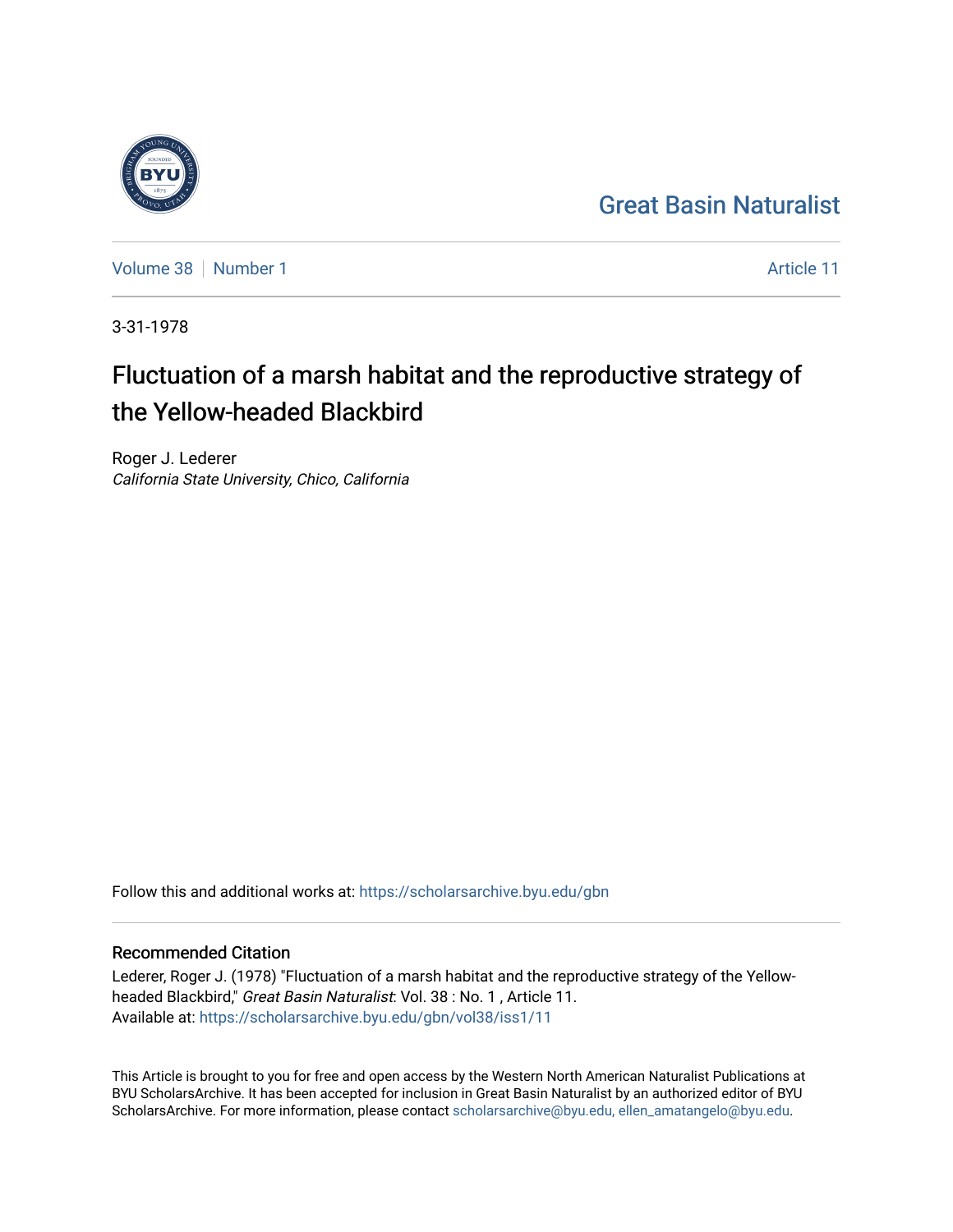#### FLUCTUATION OF A MARSH HABITAT AND THE REPRODUCTIVE STRATEGY OF THE YELLOW-HEADED BLACKBIRD

#### Roger J. Lederer'

ABSTRACT.— The Yellow-headed Blackbird (Xanthocephalus xanthocephalus) nests in marshes and is dependent on emergent vegetation for nest sites. Fluctuating water levels from year to year cause an increase or decrease in the amount of emergent vegetation and affect the time required for the vegetation to become suitable for nesting. Nests built in marshes are very susceptible to wind, rainfall, vegetation growth, and predation. Many nests are abandoned before being used and the mortality of eggs and young ishigh. The reproductive strategy of the Yellow-headed Blackbird has been selected for flexibility and opportunism to compensate for the unpredictability of the marsh situation.

Fluctuations in the physical environment can often cause dramatic changes in the lo cal population sizes or reproductive strate gies of organisms. The more potential the environment has for short-term change, the more flexible the resident-organisms must be. The marsh-nesting Yellow-headed Blackbird (Xanthocephalus xanthocephalus), whose breeding ecology and behavior has been extensively studied by Willson and Orians (1963), Willson (1966), and Orians and Christman (1968), is an organism that clearly demonstrates this flexibility. This study describes the fluctuation in some re productive characteristics of a population of Yellow-headed Blackbirds in a marsh habitat over a six-year period and expands an earlier report (Lederer et al. 1975).

#### Study Area and Methods

The study area is <sup>a</sup> marsh <sup>500</sup> m north of the Eagle Lake Field Station on the eastern shore of Eagle Lake, Lassen Co., California. The marsh is dependent on Eagle Lake for its water; a rising water table formed the marsh in 1968 (R. Ediger, pers. comm.).

This study was conducted from mid-May to late July from 1972 to 1977, inclusive. The marsh was censused for adult birds, nests, eggs, and young at least five times per week by walking about transects <sup>25</sup> m apart. Each nest was plotted on a map of the study area, marked with a numbered

tag, and the number of eggs and /or nestlings in it was recorded. Observations of the movements of the adult males and aggressive encounters between males were used to determine territorial boundaries. The size of the female population was estimated from the number of active nests and counting of adults. At the peak of the breeding period the surface area and depth of the marsh were measured. Weekly measurements of emergent vegetation height and density were made in several areas around the marsh.

Relationships between variables listed in Table <sup>1</sup> (Dimensions of marsh habitat) and Table 2 (Population and nesting data) were tested with linear regression or linear correlation analysis.

#### **RESULTS**

PHYSICAL DIMENSIONS OF THE MARSH.-Table <sup>1</sup> shows that the marsh increased in size and average depth each year from 1972 through 1975, but decreased in both dimensions in 1976 and 1977.

Adult population and territory SIZE.— Over the six years both the adult population and the number of territories showed an increase. Territory sizes varied. The only significant  $(p<.05)$  relationship found was a positive relationship between the surface area of the marsh and territory

<sup>&#</sup>x27;Department of Biological Sciences, California State Universiy, Chico, California 95929.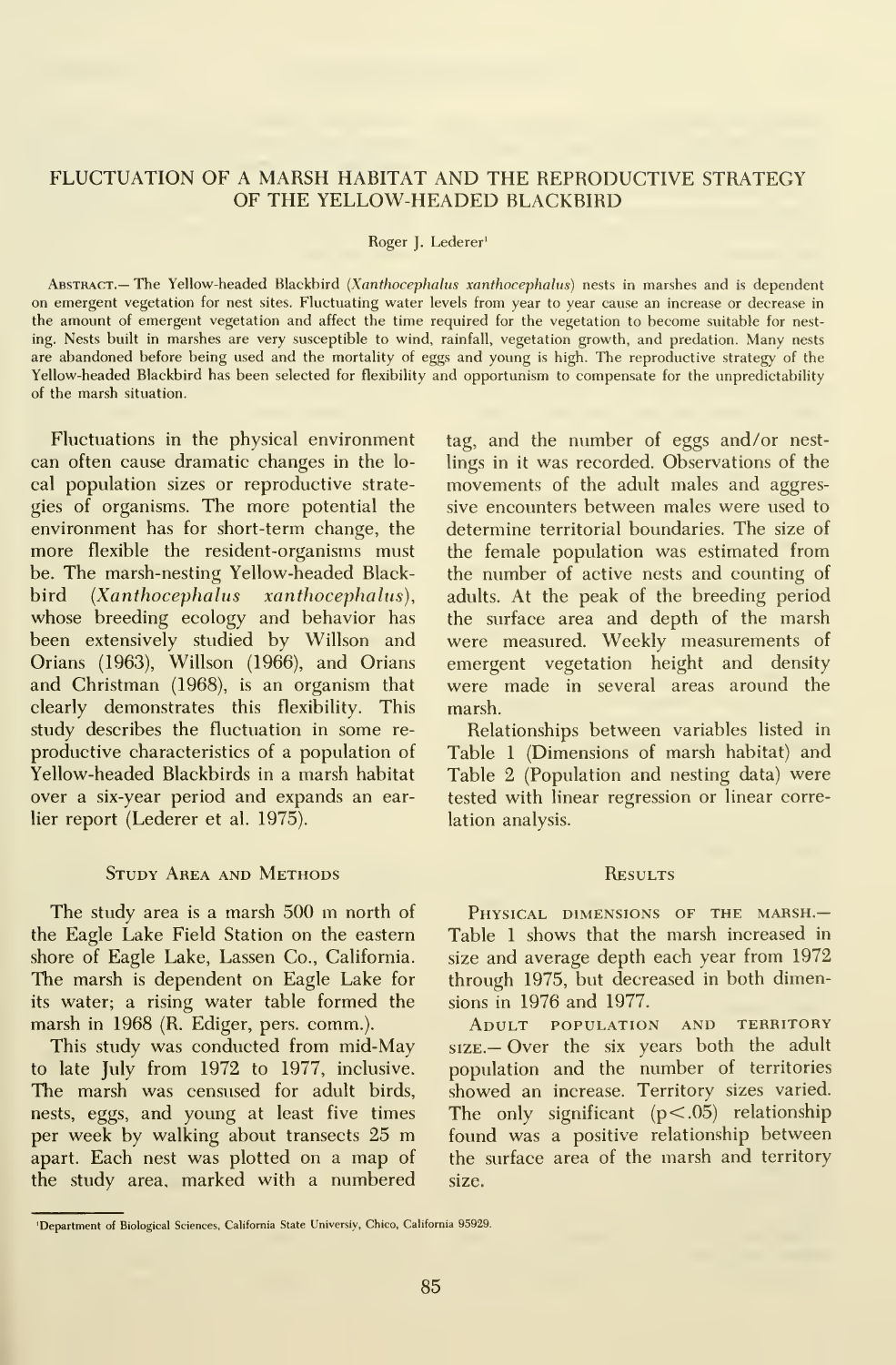The sex ratio was very consistent over the years, being 2.95 to 3.10 females to males ( $\bar{x}$  = 3.03  $\pm$  .07).

Nests, clutch sizes, and fledglings.— Active nests (many built were never used) produced <sup>a</sup> low mean of .03 fledged young per nest in 1977 to 1.70 in 1974. There is a significant  $(p<.01)$  negative correlation between the number of active nests and the average number fledged per active nest. There is also a significant  $(p<.05)$  negative correlation between the total number of nests and the average number of young fledged per active nest; and the ratio of active/total nests is significantly  $(p<.005)$  negatively correlated with the average number fledged per active nest. If the number of young fledged per active nest is the cri terion of success, then 1974 was the most successful year.

SIZE OF MARSH AND FLEDGING SUCCESS.-There is a significant  $(p<.05)$  positive correlation between the surface area of the marsh and the number of fledglings per adult.

MORTALITY. - Known causes of mortality of eggs and young were abandonment, toppling into water, and predation by the raccoons {Procyon lotor) and coyote {Canis latrans). Weather-related mortality was apparent in 1974 when heavy rains occurred.

and severe storms in 1975 and 1976 de stroyed large numbers of nests which contained eggs or young. Willson (1966) reported similar results. Mortality of fledglings is not known but may be at least 50 percent (Ricklefs 1973). There was extensive rac coon predation in 1977.

#### **Discussion**

Nest sites.— The number of Yellowheaded Blackbirds nesting in a habitat is strongly influenced by the adequacy of nest sites (Immelmann 1972, Willson 1966). Nests were placed in emergent vegetation about .3 m above the water and encompassed 8-70 stalks of Scirpus sp. (bulrush) and/or Juncus sp. (rush). Because Scirpus stalks are thicker and taller than those of Juncus, only 10-20 stalks of Scirpus could support a nest, but 30-50 stalks of Juncus were required. Often, both species were in corporated into the nest and its support. Scirpus and Juncus grew in shallower water and thus emerged and were available for nesting before Scirpus. But Juncus frequently proved to be too weak or too sparse, and the nests collapsed or were torn apart as the vegetation grew or the water level changed. Ellarson (1950) and Stevens (1937) (In: Willson 1966) reported Yellow-headed

|                         | 1972 | 1973 | 974 | 1975 | 1976 | $197$ <sup>-</sup> |
|-------------------------|------|------|-----|------|------|--------------------|
| Surface area (hectares) |      |      | 5.3 | 13.4 |      | 2.5                |
| Average depth (meters)  | ____ | .98  |     |      |      |                    |

Table 1.Dimensions of marsh habitat.

Table 2. Yellow-headed Blackbird population and nesting data.

|                             | 1972         | 1973   | 1974       | 1975     | 1976       | 1977         |
|-----------------------------|--------------|--------|------------|----------|------------|--------------|
| Adult population            | 25           | 85     | 83         | 71       | 137        | 202          |
| Number of territories       | 8            | 28     | 28         | 24       | 44         | 66           |
| Minimum-maximum             |              |        |            |          |            |              |
| territory sizes $(m2)$      | not measured | 40-101 | $40 - 150$ | 804-1500 | $20 - 225$ | 7-188        |
| Active nests                | 8            | 29     | 19         | 53       | 93         | 290          |
| <b>Empty</b> nests          | $\theta$     | 67     | 110        | 58       | 66         | $30^{\circ}$ |
| Total nests                 | 8            | 96     | 129        | 111      | 159        | 320          |
| Ratio of active/total nests |              | .30    | .15        | .48      | .58        | .90          |
| Average clutch size         | 3.0          | 3.0    | 2.7        | 2.6      | 2.8        | 2.5          |
| Fledged young               | unknown      | 47     | 32         | 63       | 90         | 10           |
| Averaged fledged per        |              |        |            |          |            |              |
| active nest                 | unknown      | .6     | 1.7        | 1.2      | .9         | .03          |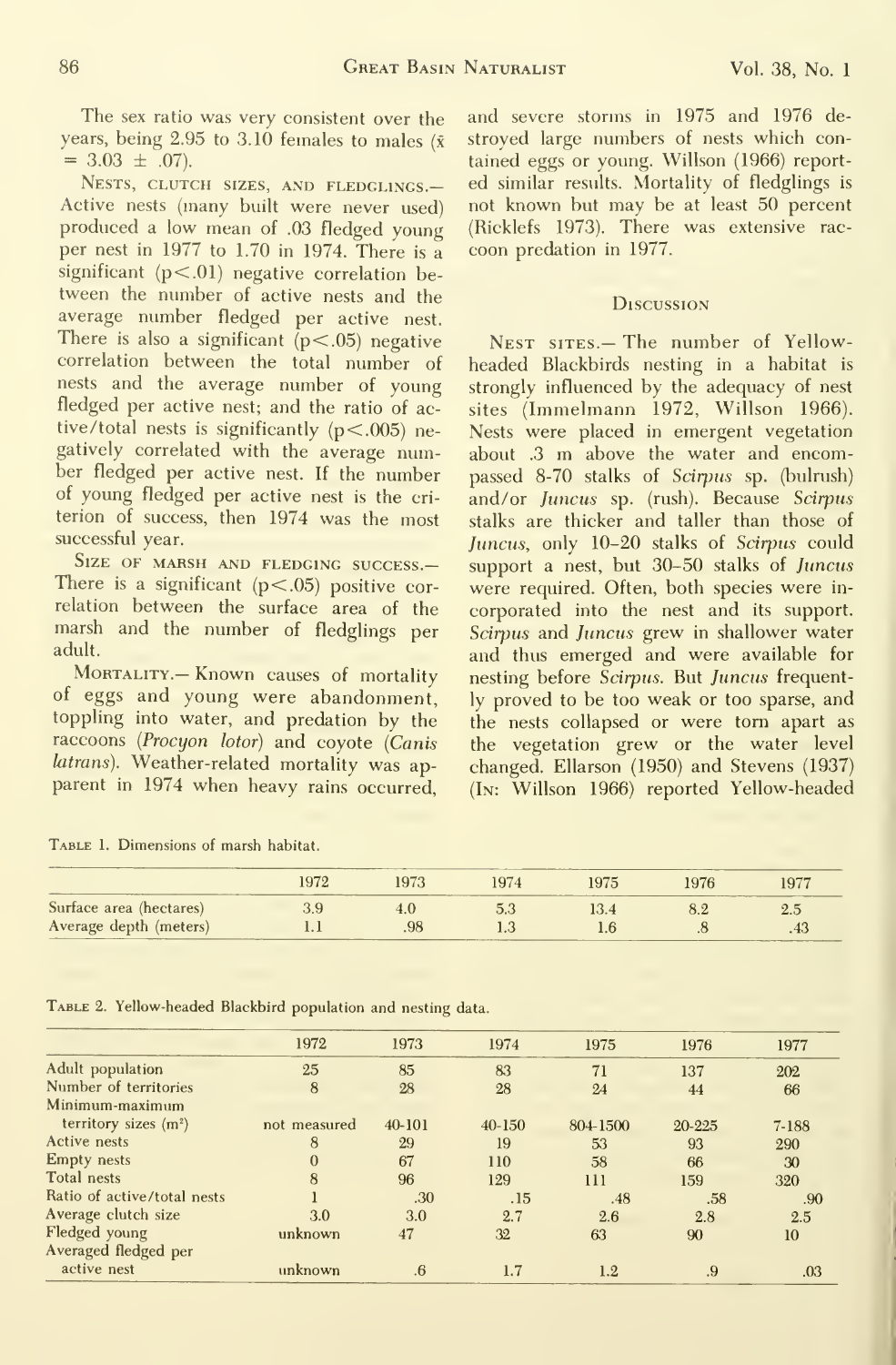Blackbird populations decreasing as the water rose or fell during the season. Later in the season, Juncus was more suitable for nesting.

Annual fluctuation of water levels in the marsh affected the time of emergence and density of the emergent vegetation. If the water level was higher than in the previous years (e.g., 1975), the littoral area of marsh had little or no emergent vegetation since it did not have sufficient time to become es tablished. Most of the emergent vegetation was in the deeper part of the marsh and had to grow longer before it emerged, re sulting in a later nesting season. Conversely, if the marsh decreased in size from the pre vious year, much of what was the littoral zone became dry land and no longer sup ported emergents. A smaller marsh also meant a shallower one, which allowed all the emergent vegetation to emerge sooner and thus provide for an earlier nesting season.

TERRITORIES.— The changes in territory size suggest that the territories may have changed in quality with respect to nest sites and/or food (Schoener 1968, Stenger 1958, Willson 1966). Territory sizes indirectly regulate the number of nests that are built because each territorial male will have 2-5 females nesting in his territory (Willson 1966).

Nesting success.— Nesting success is typically measured as the percent of eggs which produce fledglings (Lack 1966, Ricklefs 1969). Using this criterion, the fewer the total number of nests built by the Yel low-headed Blackbird population, the greater was the success of the active nests. The assumption is that if fewer nests are built, more energy can be devoted to each nest. Also, a low ratio of active nests to total nests is closely correlated to nest success. Thus it appears that the optimum situation for nesting success is a low number of total nests with a low proportion of them being active. But why are so many never-to-be used nests built?

To imply that the birds actively strive to create this set of circumstances would hint at group selection, which <sup>I</sup> will not invoke as an explanation. An individual male, seek-

ing to attract as many females as possible, will attempt to establish as large a territory as it can defend and include in it as much vegetation edge as possible because females tend to be found in territories with more edge (Willson 1966). An individual female will begin to build a nest as soon as the vegetation can support a nest, but this early nesting leads to many abandoned or damaged nests. The weather is unstable early in the nesting season; storms and cold weather can damage or destroy the nests, eggs, or young. Or the nest may be made unusable by the growth of the vegetation in which it was built. The result is that many nests are abandoned and the female builds another elsewhere in the marsh. Orian's (1961) study of Red-winged and Tricolored Blackbirds demonstrated a high mortality of eggs and young, plus nest desertion. Based on the average sex ratio and the total number of nests, <sup>I</sup> estimate that each Yellow-headed Blackbird female builds two nests. The ef fect is that many more nests are built than are actually used. Although later nests are more likely to be used than earlier ones, they too suffer high losses.

Explanations for the negative correlations between numbers of active nests and total numbers of nests with the success of the active nests are offered here. A lower number of total nests implies that either (1) there were fewer breeding adults or (2) fewer nests were destroyed and replaced by an other nest, both signifying less stringent breeding conditions. A lower number of active nests means fewer breeding adults competing. The negative correlation between a low ratio of active/total nests and fledging success can be explained by the movement of some breeding adults out of the marsh after their first breeding attempt. After most of the nests were built and incubation was well along in the active nests, the adult population declined. They apparently moved to areas along the edge of Eagle Lake which are considerably deeper (up to 5 m) and do not become suitable for nesting until mid-July, when the vegetation has emerged. Snelling (1968) found a similar drop in Red-winged Blackbird breeding populations. By this time, the marsh vegetation has grown to its maximal height. A sur